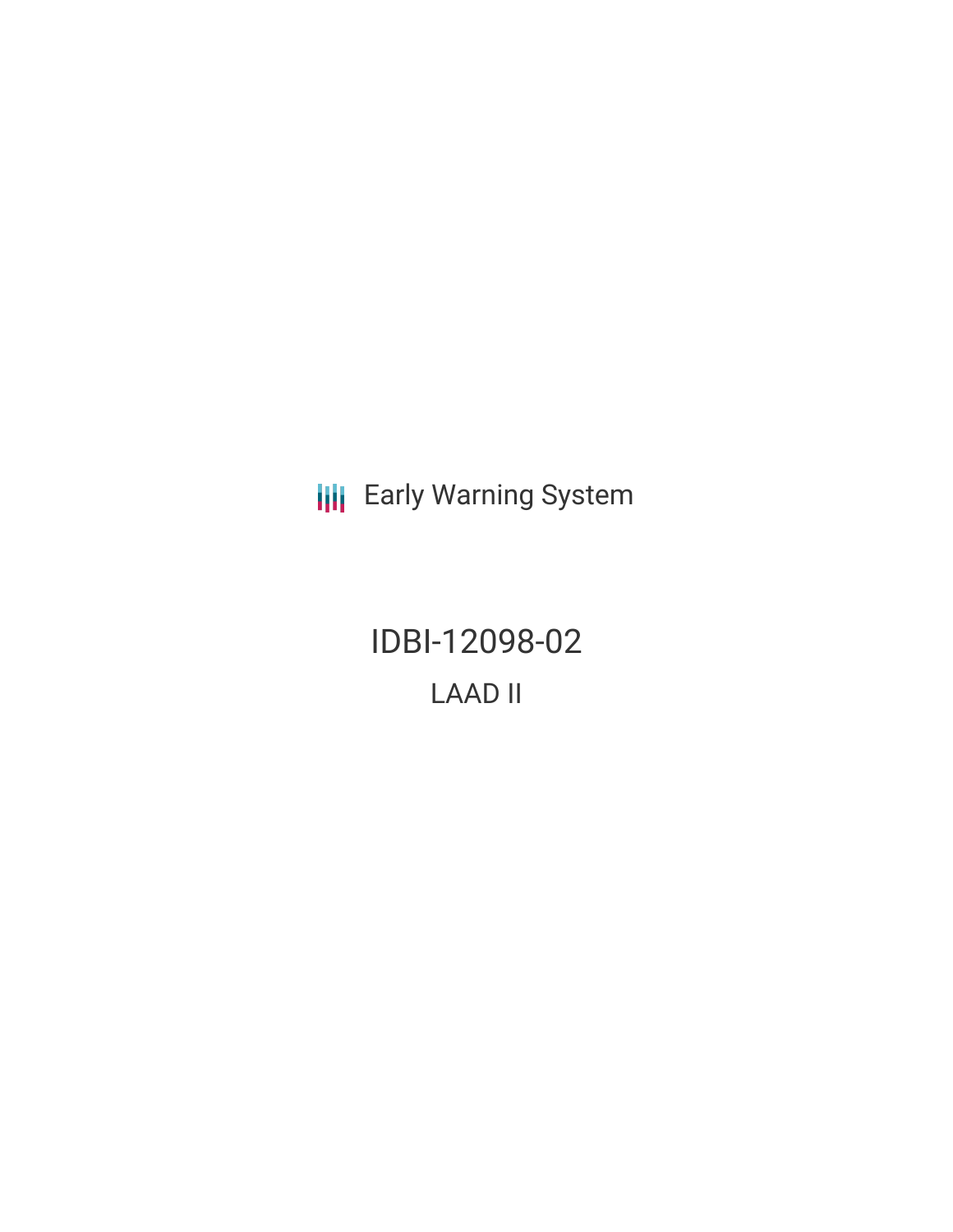

# **Quick Facts**

| <b>Countries</b>                        | Argentina, Belize, Brazil, Chile, Costa Rica, Dominican Republic, Ecuador, El Salvador, Guatemala, Honduras, Mexico, Nicaragua,<br>Paraguay, Uruguay |
|-----------------------------------------|------------------------------------------------------------------------------------------------------------------------------------------------------|
| <b>Financial Institutions</b>           | IDB Invest (IDBI)                                                                                                                                    |
| <b>Status</b>                           | Approved                                                                                                                                             |
| <b>Bank Risk Rating</b>                 | FI                                                                                                                                                   |
| <b>Voting Date</b>                      | 2020-07-24                                                                                                                                           |
| <b>Borrower</b>                         | <b>LAAD Americas NV</b>                                                                                                                              |
| <b>Sectors</b>                          | Agriculture and Forestry, Finance                                                                                                                    |
| <b>Investment Type(s)</b>               | Loan                                                                                                                                                 |
| Investment Amount (USD)\$ 30.00 million |                                                                                                                                                      |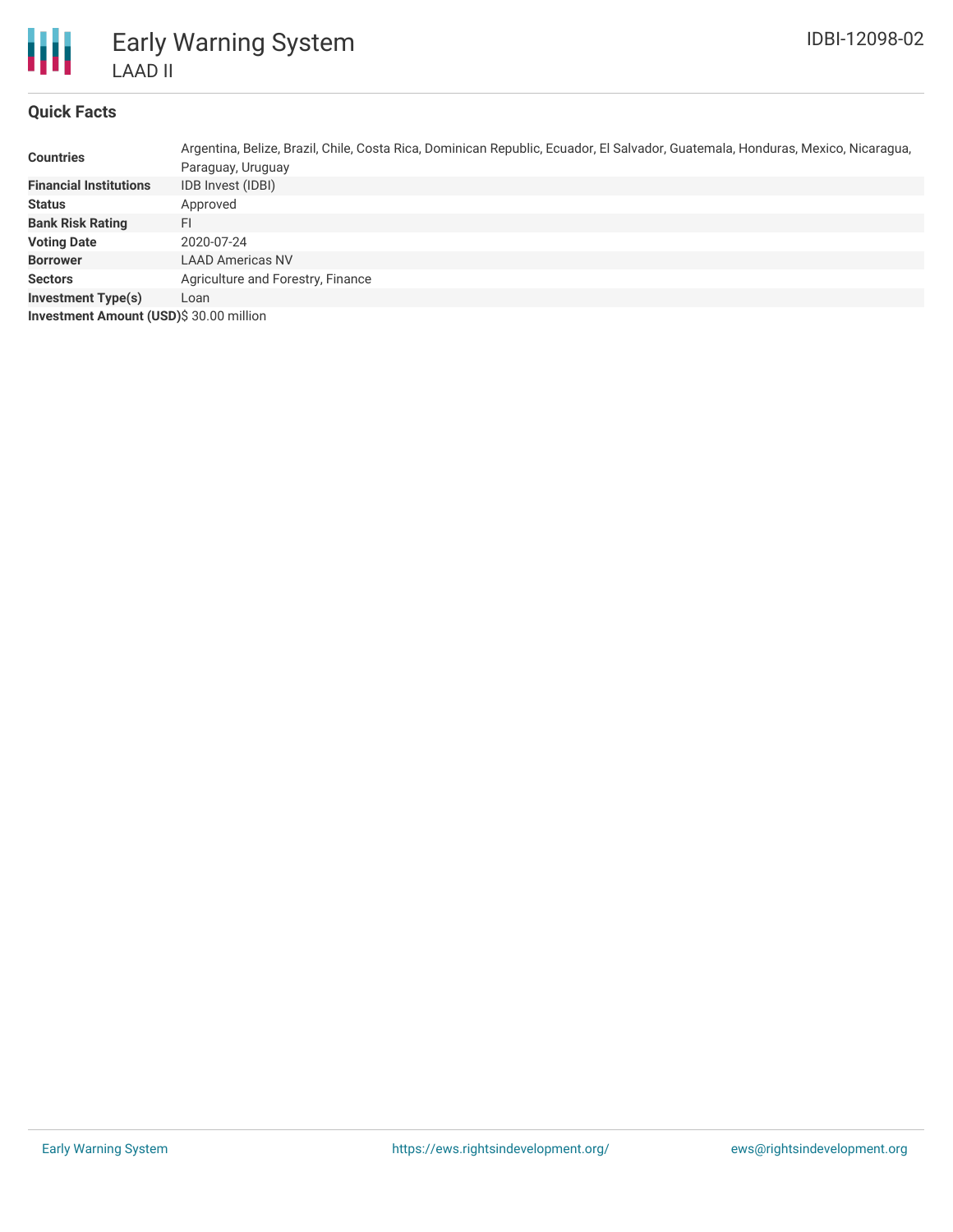

## **Project Description**

The proposed Financing consists of a senior unsecured loan of up to US\$30 million to LAAD to support the liquidity needs of small and medium enterprises ("SMEs") in the agribusiness sector in Latin America and the Caribbean ("LAC") region, that have been impacted by COVID-19. The financing will consist of two tranches, as follows: (i) a committed tranche I of up to US\$20 million ("Tranche I"), and (ii) an uncommitted tranche II of up US\$10 million (''Tranche II'), both tranches to be funded by IDB Invest (the "Loan"). The tenor of the Financing is up to 5 years with 12-month grace period.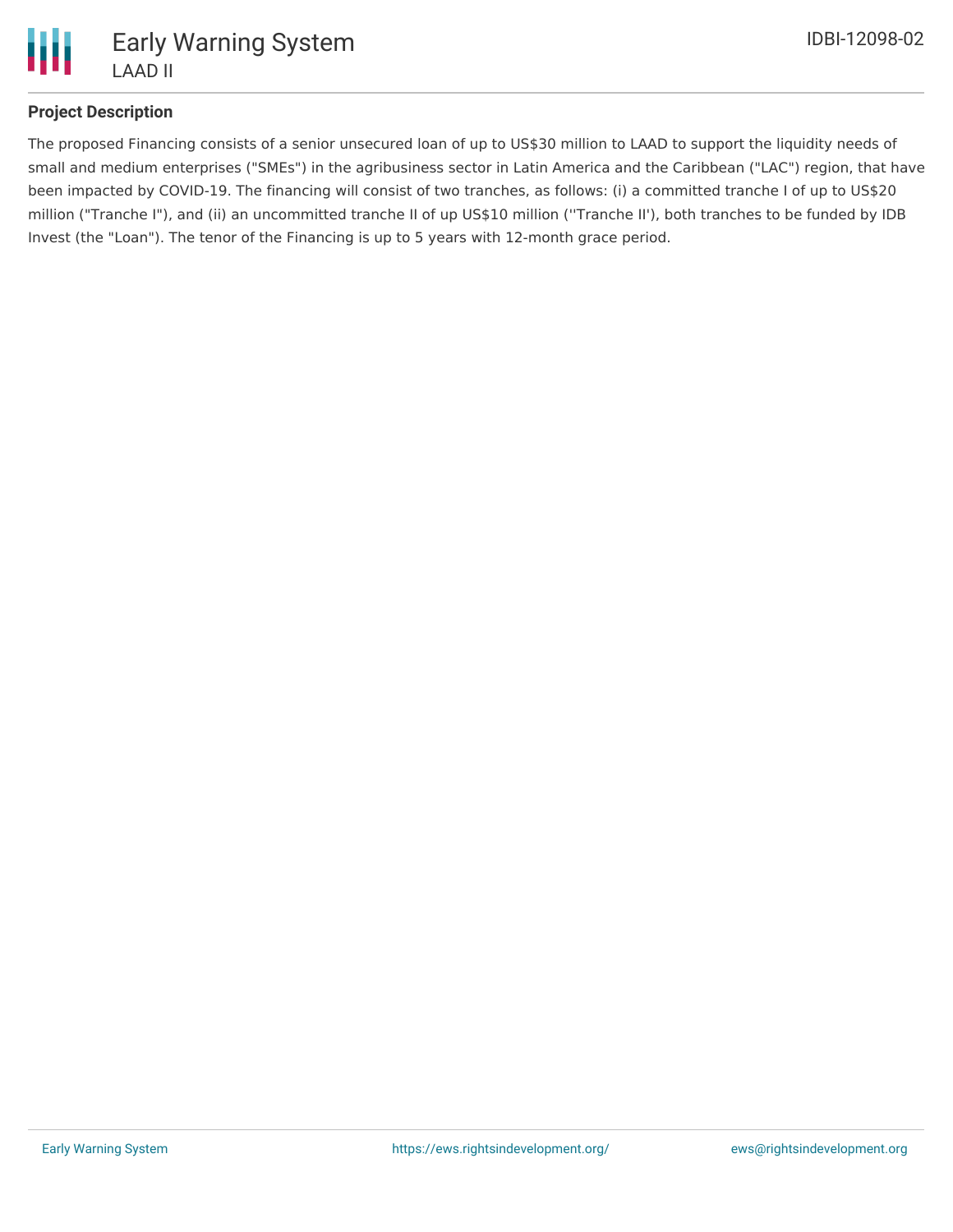### **Investment Description**

• IDB Invest (IDBI)

Probably, it's a credit line loan.

### **Financial Intermediary**

Financial Intermediary: A commercial bank or financial institution that receives funds from a development bank. A financial intermediary then lends these funds to their clients (private actors) in the form of loans, bonds, guarantees and equity shares. Financial intermediaries include insurance, pension and equity funds. The direct financial relationship is between the development bank and the financial intermediary.

Latin American Agribusiness [Development](file:///actor/3179/) Corporation S.A. (LAAD) (Financial Intermediary)